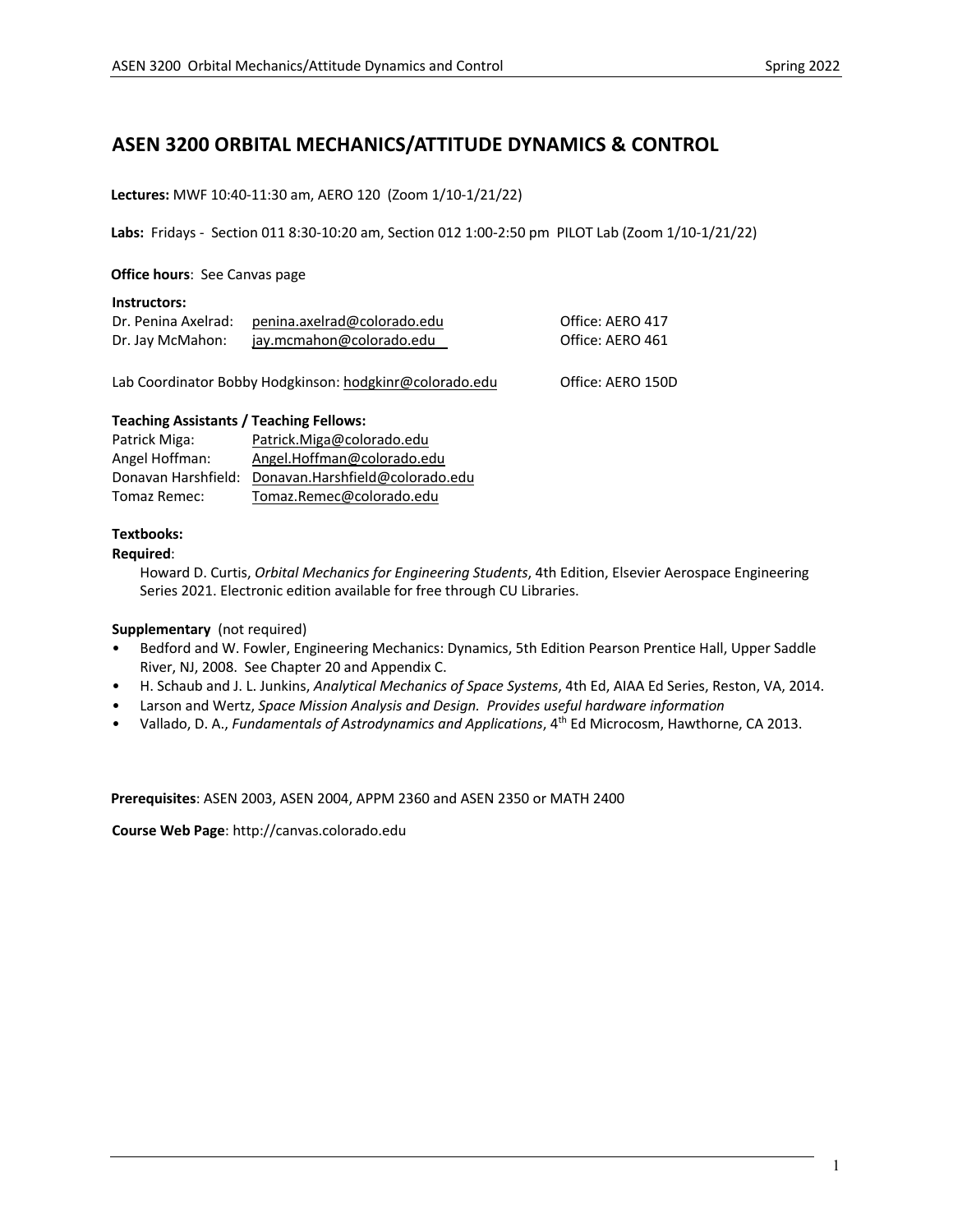### **Overview and Goals:**

In the sophomore ASEN2003 and ASEN2004 courses, students developed an understanding of the motion of particles and rigid bodies in 2D as well as the basics of orbital mechanics and satellite design. In ASEN3200 we break free of the planar motion bounds to explore full 3D motion of space platforms. By the end of the semester students will be able to model and analyze the orbital and attitude motion of satellites; to develop a near-Earth satellite mission concept; and to design a single axis spacecraft attitude control system.

The first half of the course focuses on dynamics and control of spacecraft orientation or attitude. Nearly all spacecraft must be accurately pointed to accomplish their mission, yet the natural behavior in orbit is typically uncontrolled tumbling. We will develop a fundamental understanding of these natural 3D rigid body kinematics and dynamics, using this to discuss common methods of passive and active attitude control. Attitude sensor and actuator technology will be investigated, as well as common ways of representing and determining attitude. On the topic of rigid body kinematics, the goal is for students to become comfortable with a small sub-set of attitude representations such as the DCM, 3-2-1 and 3-1-3 Euler angles, and get some experience working with quaternions. On the topic of rigid body dynamics, the goal is for students to understand the use of Euler's equations and the angular momentum vector to describe the motion of a rigid body. On the topic of control, the goal is for students to gain experience working with simple open-loop and closed-loop flow diagrams can be created, and how to use transfer function methods to develop single-input-single- output linear controls. This is applied to 1-D constrained rotational motion only.

Lab experiments will be conducted to measure spacecraft mass properties, understand the operation of gyroscopic instruments, and design feedback control to achieve precise spacecraft pointing. In these labs the goal is for students to receive hands-on opportunities to see the complex dynamic interactions that can occur with spinning rigid bodies and gyroscopic systems.

In the second half of the course, students will learn the characteristics of the motion of a system of particles with emphasis on the two-body problem, a model that offers a good preliminary approximation for the dynamics governing the motion of a planetary orbiter or interplanetary transfer vehicle. We will study the motion of a spacecraft under the influence of gravitational perturbing forces and n-body perturbations from additional celestial bodies. Also, the perturbations caused by atmospheric drag, and solar radiation pressure will be considered. In addition to studying the motion, we will look at ways to determine the ephemeris or trajectory of a satellite from observations. Finally, we will study aspects of designing an Earth orbiting and/or interplanetary mission.

The orbital section includes a design lab project in which students simulate an orbital dynamics scenario and develop a design concept to achieve a specified objective.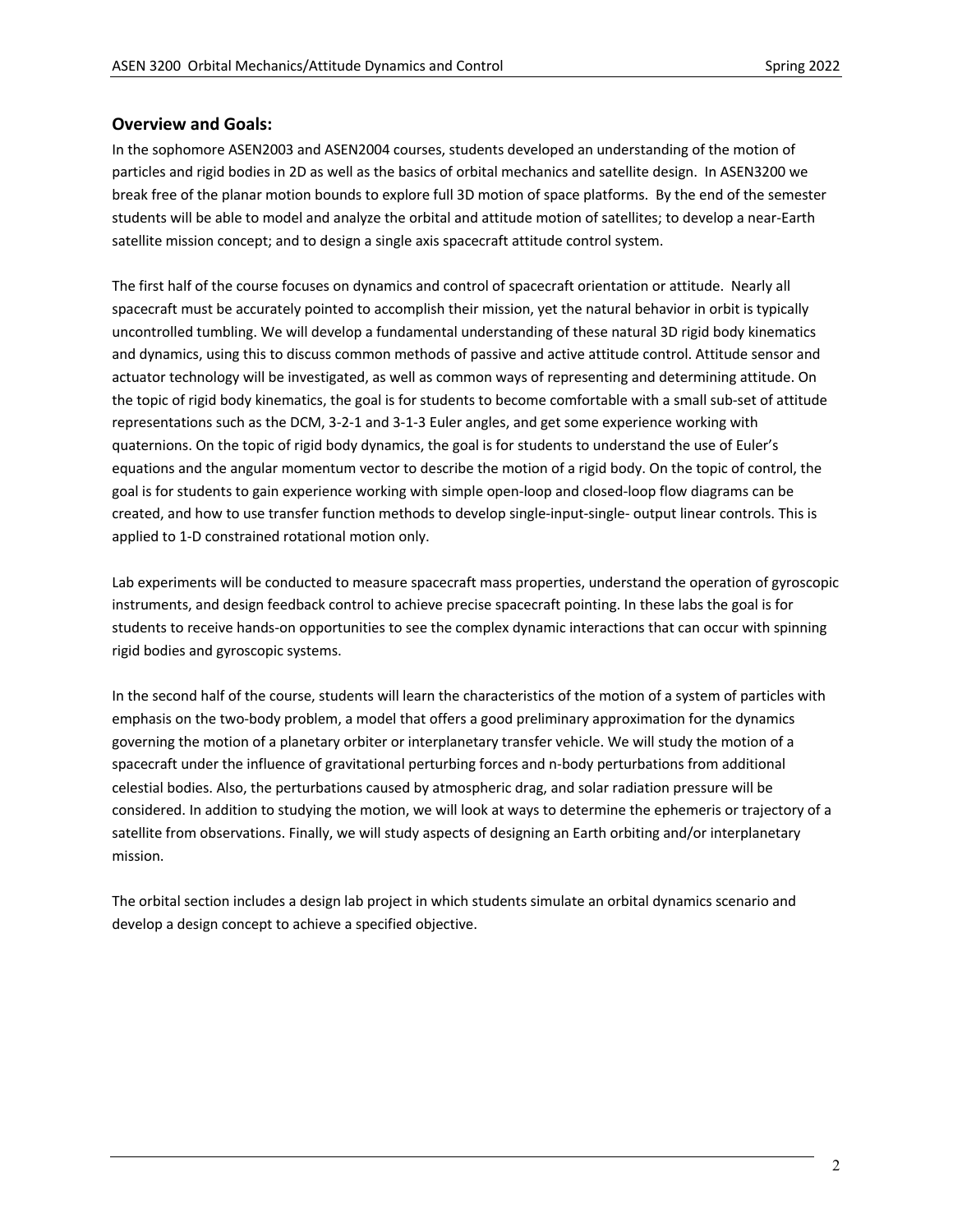# **Class Format:**

The first half of the course is devoted to attitude dynamics and is led by Dr. Axelrad. The second half will focus on orbit mechanics, led by Dr. McMahon. Each section has a similar format:

- Lectures are held Monday, Wednesday, and Friday. Attendance is required. Lab sections are also held on Fridays. Attendance is required.
- For the first two weeks of the semester, all class sessions will be held remotely via Zoom during the scheduled times. After that, we expect in-person participation. Lectures will be recorded via classroom capture or zoom, and posted to Canvas, so that students who are not able to attend a class due to illness or other unavoidable situation, can access the material they missed. If the professor is not able to attend in person, the class may be delivered via recording or on Zoom.
- Reading and homework assignments are given weekly.

# **Exams and Finals:**

- There are total of 4 exams in this course.
- Halfway through each of the two sections a midterm exam will be held during the class period. Exams will be closed book with students allowed to bring a 1-page sheet of notes.
- At the end of each of the two sections a final exam is scheduled outside of the regular class time. These finals will be closed book with students allowed to bring two pages of notes. Students will have 2.5 hours to take each of the final exams. Dates and times are shown on the schedule.
- The instructors will provide information for timing of exams to students with accommodations.
- If you cannot take an exam due to an unavoidable schedule conflict, notify the instructor at least one week prior to the exam date to make arrangements for an alternate test date. If you cannot take an exam due to illness or other emergency situation occurring on the exam date, notify the instructor as soon as possible so that an appropriate course of action can be arranged.
- Exams are to be done completely independently. Any type of collaboration or copying on an exam or final constitutes cheating and will result in an F for the course. An Honor Code violation report will also be filed.

### **Homework:**

- For grading purposes, homework is considered part of the group grade and only contributes to the total grade when the individual work meets the minimum threshold described under grading policies.
- Collaboration is permitted on homework. You may discuss the means and methods for formulating and solving problems and even compare answers, but you are not free to copy someone's assignment. Copying material from any resource (including solutions manuals) and submitting it as one's own is considered plagiarism and is an Honor Code violation. Honor code violations on homework will result in a grade penalty and a violation report being filed with the honor code office.
- Homework solutions must demonstrate an understanding of the principles involved by including diagrams, using correct notation and terminology, explaining the approach, showing the key steps to obtaining the solution, and outlining the answer with proper units. These problem-solving steps are critical for developing problem formulation skills.
- Always submit work with a professional appearance. Neatness, clarity, and completeness count and will be accounted for in the grading scheme. Although you may use software to aid in computations, code may not be submitted solely as your solution.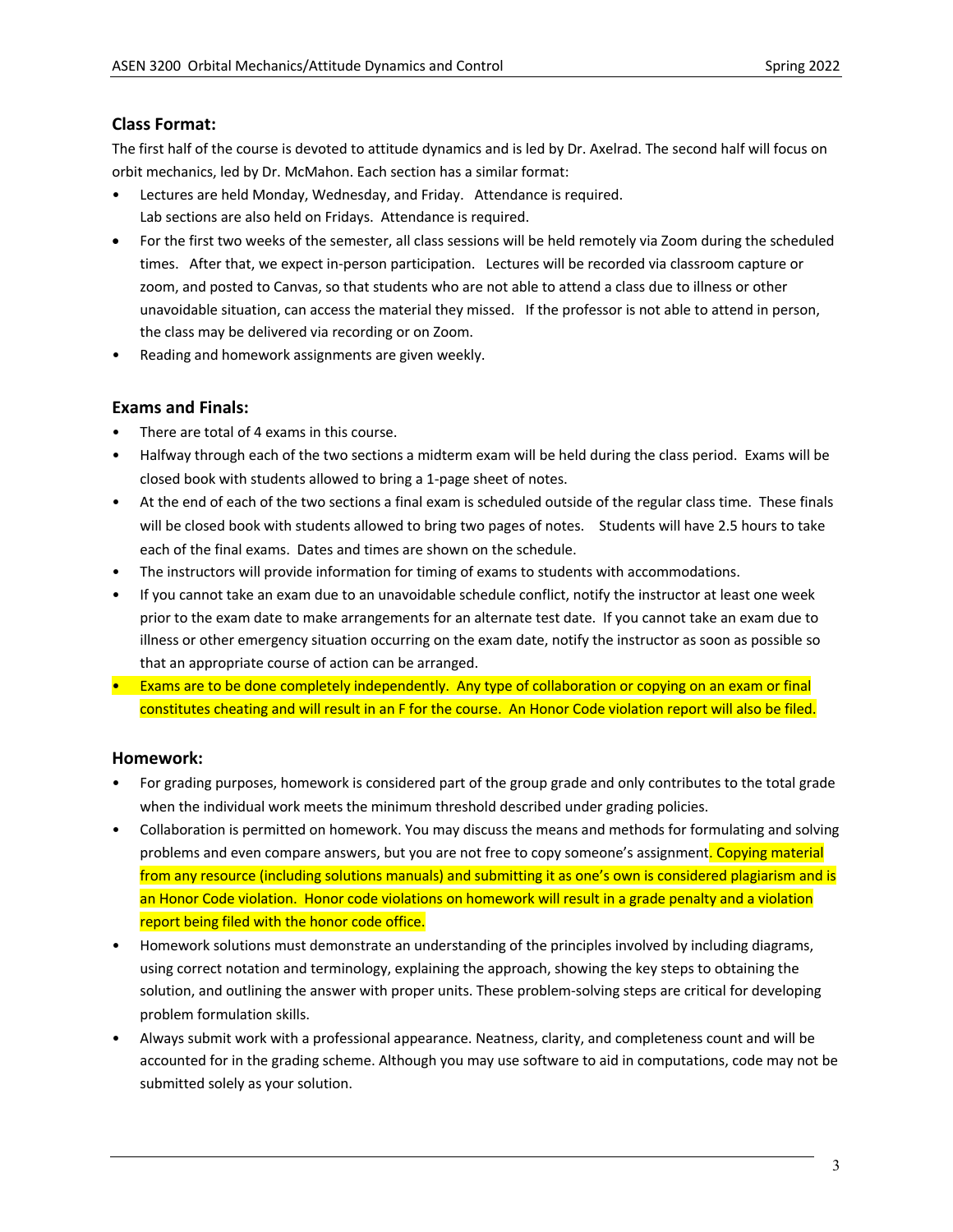- Although each homework assignment will have several problems, all problems may not be graded. Solutions will be provided for all the problems.
- If you believe that your homework was graded incorrectly, you have 2 weeks from when it returned to request a regrade in Gradescope. Request should simply include a brief description of the error. These will be reviewed by the instructors.
- Assignment due dates will be indicated on the class schedule and the Canvas/Gradescope pages. Students are responsible to ensure that submitted documents are uploaded correctly, readable, and in the correct location. Corrupt files will not be graded.
- Late homework will not be accepted; however, we will drop each student's lowest two homework scores in computing final grades. We expect this allowance should be sufficient to cover accidentally missed deadlines, illness, or other personal reasons for missing a deadline.

# **Lab Projects**

- Experimental exercises, design labs, and projects are conducted together with your team.
- A grading rubric will be provided with each lab project.
- Team lab reports will be submitted, graded, and returned in Gradescope.

# **Class Attendance:**

You are expected to participate in class, labs, and scheduled exams. If you need to miss a lecture, it is your responsibility to catch up on the material. If you need to miss a lab, it is your responsibility to notify both the instructor and your lab partners.

# **Grading:**

Grades on individual assignments and for the overall course are set based on the following criteria.

- A, A- Demonstrates superior understanding of the material, excellent technical work
- B+, B Demonstrates comprehensive understanding of the material, very strong technical work
- B-, C+ Demonstrates good understanding of the material, complete technical work
- C Demonstrates sufficient understanding of the material to proceed to the next level; adequate technical work
- C- Does not demonstrate sufficient understanding of the material to proceed to the next level
- D Poor technical work
- F Unsatisfactory performance
- If you believe that an error has been made in grading any of your submissions, you may submit a regrade request in Gradescope.
- Please note: the CANVAS gradebook is a guide to ensure that your assignments have been graded and that the grade entered is consistent with that reported to you. The CANVAS gradebook does not contain all information related to the final course grade calculation; so if you would like an estimate of your final course grade, consult with the instructor by email or in office hours.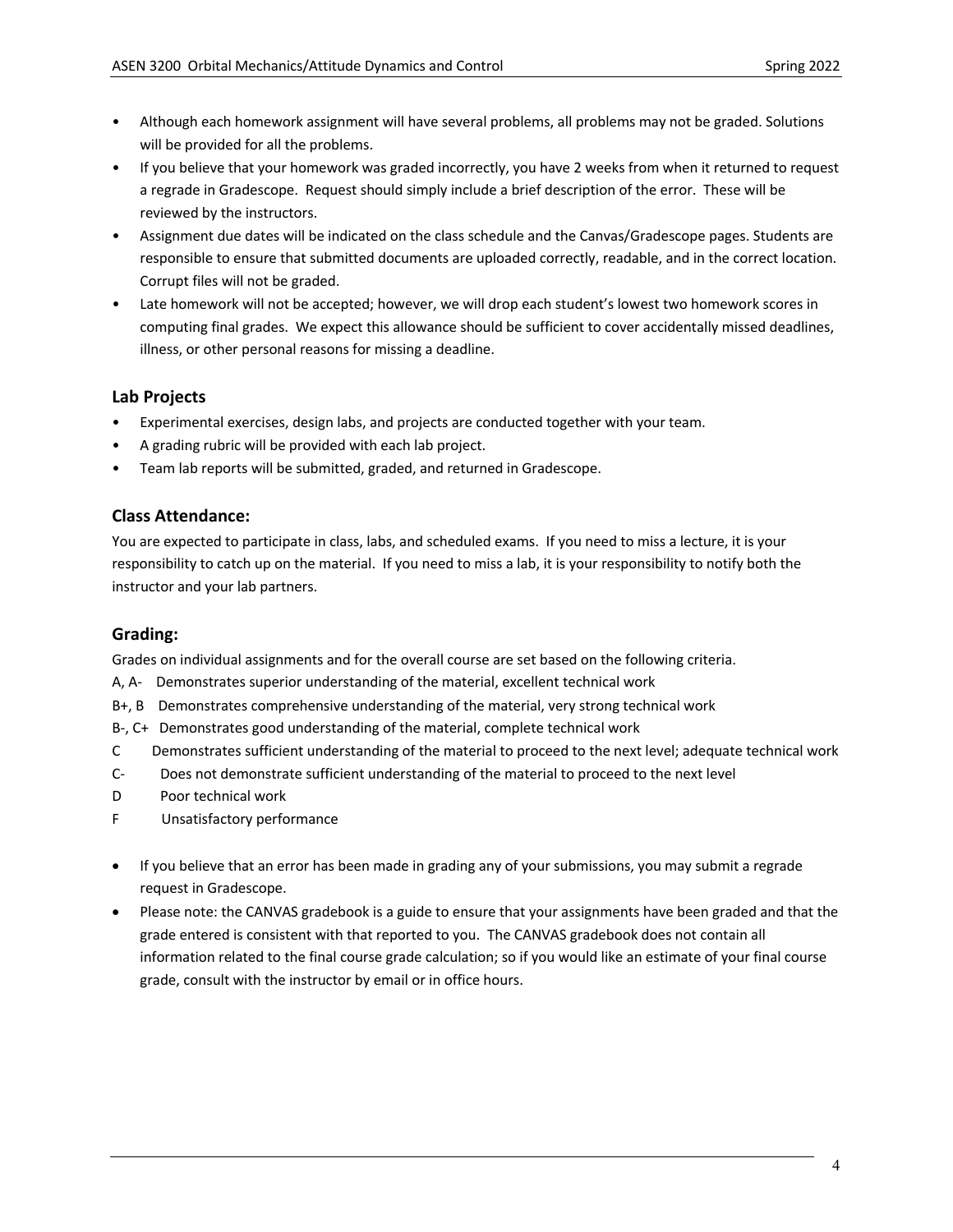#### *Grading Policy*

Assignments are graded to an absolute standard designed to indicate your level of competency in the course material. Minor adjustments may be made in the assignment of final grades, but there is a limited amount of "curving" in the course. The final grade indicates your readiness to continue to the next level in the curriculum.

The course grade is primarily dependent on individual demonstrated measures of competency. We rely on exam scores to identify whether a student has achieved the basic level of competency of the material. Accordingly, other assignment grades are only incorporated into a student's final grade when their individual grade is a C or better. In other words, if your exam average is below a C, the other assignment grades are not included in the final grade, as shown in the table below.

Other course assignments are designed to enrich the learning experience and to enhance individual performance, not to substitute for shortcomings in individual competency. This policy makes it important to use the homework and lab group assignments to enhance your own learning. If the work in the assignment is split up among group members, be sure that the learning is not also split up, but rather is shared among the whole group.

| <b>Type</b>        | <b>Description</b>   | Percentage                                           |
|--------------------|----------------------|------------------------------------------------------|
| Exams              | Midterm Exams (2)    | 40%                                                  |
|                    | Final Exams (2)      | 60%                                                  |
|                    | <b>Exam Total</b>    | 100%                                                 |
| Other              | Lab Projects         | 70%                                                  |
|                    | <b>Homework</b>      | 30%                                                  |
|                    | <b>Other Total</b>   | 100%                                                 |
| <b>Final Grade</b> | If exam grade $>=$ C | Final grade = $0.5*$ Exam Total + $0.5*$ Other Total |
|                    | If exam grade $<$ C  | Final grade = Exam Total                             |

# **Final Grade Table**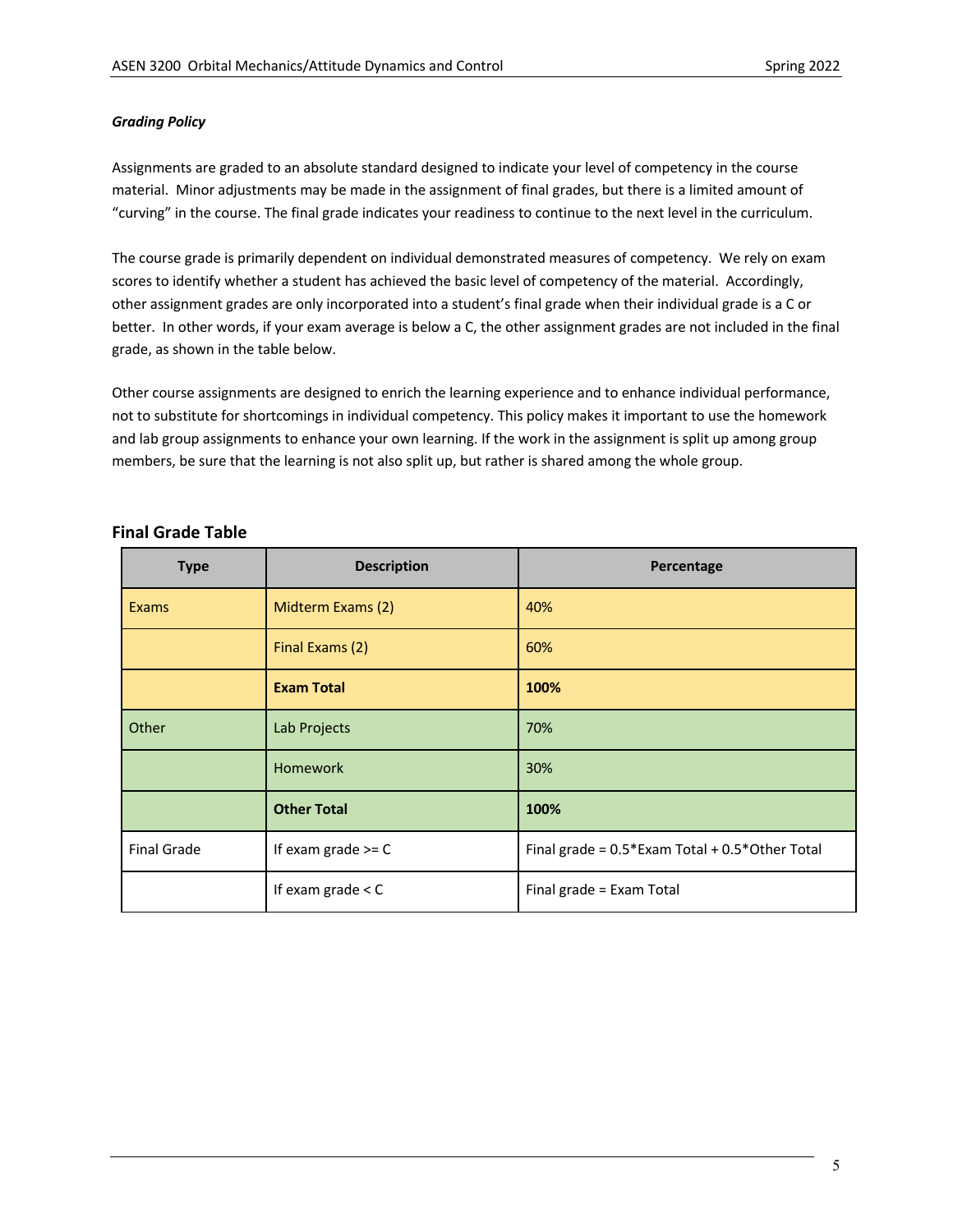### **University Policies**

### **CLASSROOM BEHAVIOR**

Both students and faculty are responsible for maintaining an appropriate learning environment in all instructional settings, whether in person, remote or online. Those who fail to adhere to such behavioral standards may be subject to discipline. Professional courtesy and sensitivity are especially important with respect to individuals and topics dealing with race, color, national origin, sex, pregnancy, age, disability, creed, religion, sexual orientation, gender identity, gender expression, veteran status, political affiliation or political philosophy. For more information, see the policies on classroom behavior and the Student Conduct & Conflict Resolution policies.

### **REQUIREMENTS FOR COVID-19**

As a matter of public health and safety, all members of the CU Boulder community and all visitors to campus must follow university, department and building requirements and all public health orders in place to reduce the risk of spreading infectious disease. Students who fail to adhere to these requirements will be asked to leave class, and students who do not leave class when asked or who refuse to comply with these requirements will be referred to Student Conduct and Conflict Resolution. For more information, see the policy on classroom behavior and the Student Code of Conduct. If you require accommodation because a disability prevents you from fulfilling these safety measures, please follow the steps in the "Accommodation for Disabilities" statement on this syllabus.

CU Boulder currently requires masks in classrooms and laboratories regardless of vaccination status. This requirement is a precaution to supplement CU Boulder's COVID-19 vaccine requirement. Exemptions include individuals who cannot medically tolerate a face covering, as well as those who are hearing-impaired or otherwise disabled or who are communicating with someone who is hearingimpaired or otherwise disabled and where the ability to see the mouth is essential to communication. If you qualify for a mask-related accommodation, please follow the steps in the "Accommodation for Disabilities" statement on this syllabus. In addition, vaccinated instructional faculty who are engaged in an indoor instructional activity and are separated by at least 6 feet from the nearest person are exempt from wearing masks if they so choose.

If you feel ill and think you might have COVID-19, if you have tested positive for COVID-19, or if you are unvaccinated or partially vaccinated and have been in close contact with someone who has COVID-19, you should stay home and follow the further guidance of the Public Health Office (contacttracing@colorado.edu). If you are fully vaccinated and have been in close contact with someone who has COVID-19, you do not need to stay home; rather, you should self-monitor for symptoms and follow the further guidance of the Public Health Office (contacttracing@colorado.edu).

If you need to miss class due to illness, please notify the instructor and your lab partners of the dates you will be out. There is no need to provide any specifics as to the nature of your illness.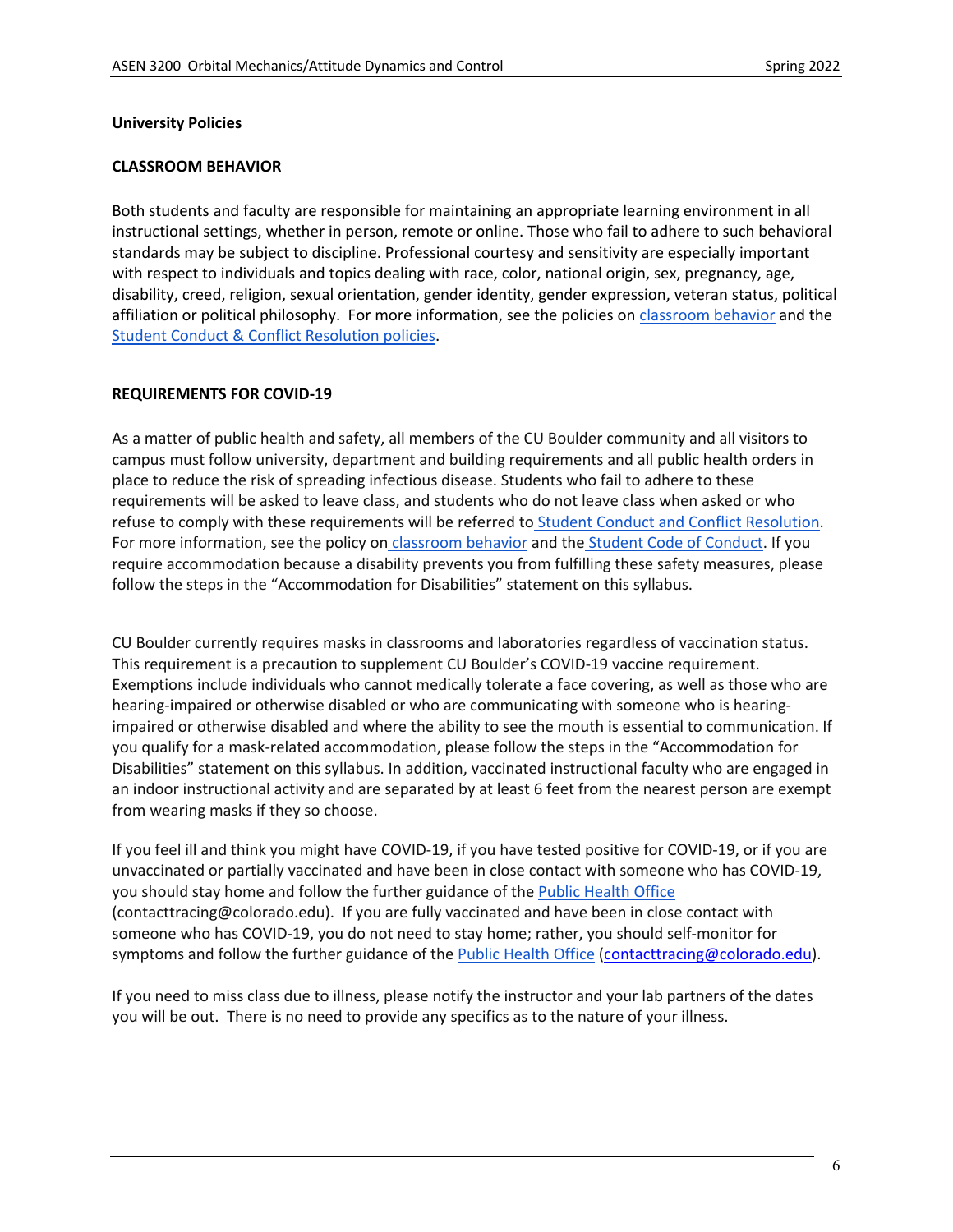### **ACCOMMODATION FOR DISABILITIES**

If you qualify for accommodations because of a disability, please submit your accommodation letter from Disability Services to your faculty member in a timely manner so that your needs can be addressed. Disability Services determines accommodations based on documented disabilities in the academic environment. Information on requesting accommodations is located on the Disability Services website. Contact Disability Services at 303-492-8671 or dsinfo@colorado.edu for further assistance. If you have a temporary medical condition, see Temporary Medical Conditions on the Disability Services website.

# **PREFERRED STUDENT NAMES AND PRONOUNS**

CU Boulder recognizes that students' legal information doesn't always align with how they identify. Students may update their preferred names and pronouns via the student portal; those preferred names and pronouns are listed on instructors' class rosters. In the absence of such updates, the name that appears on the class roster is the student's legal name.

# **HONOR CODE**

All students enrolled in a University of Colorado Boulder course are responsible for knowing and adhering to the Honor Code academic integrity policy. Violations of the Honor Code may include, but are not limited to: plagiarism, cheating, fabrication, lying, bribery, threat, unauthorized access to academic materials, clicker fraud, submitting the same or similar work in more than one course without permission from all course instructors involved, and aiding academic dishonesty. All incidents of academic misconduct will be reported to the Honor Code (honor@colorado.edu; 303-492-5550). Students found responsible for violating the academic integrity policy will be subject to nonacademic sanctions from the Honor Code as well as academic sanctions from the faculty member. Additional information regarding the Honor Code academic integrity policy can be found on the Honor Code website.

### **SEXUAL MISCONDUCT, DISCRIMINATION, HARASSMENT AND/OR RELATED RETALIATION**

CU Boulder is committed to fostering an inclusive and welcoming learning, working, and living environment. The university will not tolerate acts of sexual misconduct (harassment, exploitation, and assault), intimate partner violence (dating or domestic violence), stalking, or protected-class discrimination or harassment by or against members of our community. Individuals who believe they have been subject to misconduct or retaliatory actions for reporting a concern should contact the Office of Institutional Equity and Compliance (OIEC) at 303-492-2127 or email cureport@colorado.edu. Information about university policies, reporting options, and the support resources can be found on the OIEC website.

Please know that faculty and graduate instructors have a responsibility to inform OIEC when they are made aware of incidents of sexual misconduct, dating and domestic violence, stalking, discrimination, harassment and/or related retaliation, to ensure that individuals impacted receive information about their rights, support resources, and reporting options. To learn more about reporting and support options for a variety of concerns, visit Don't Ignore It.